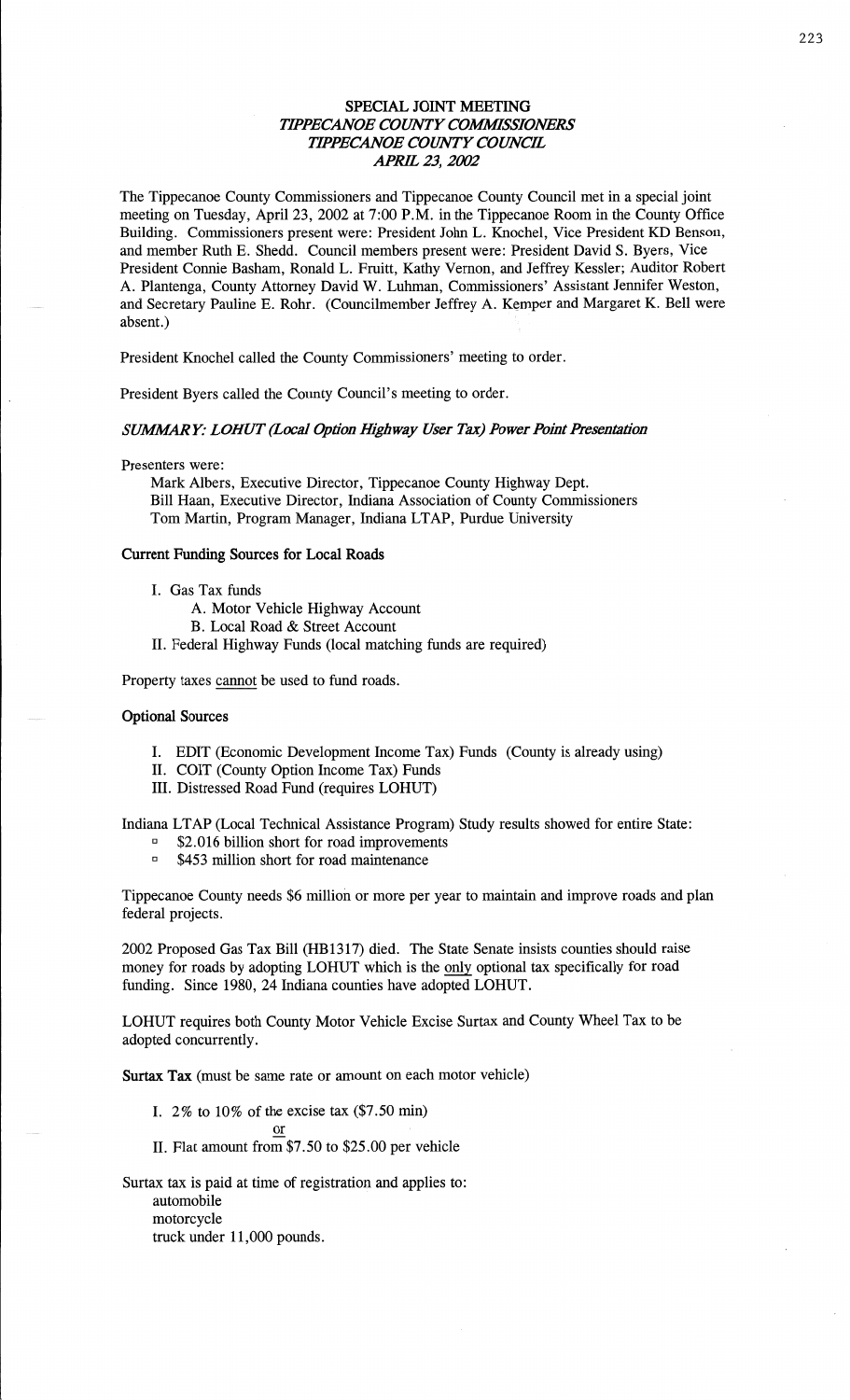Wheel Tax **Rates:** \$5.00 to \$40.00 per vehicle. May have different rates for each class and different rates within each class.

Applies to all vehicles NOT subject to the excise surtax: **Buses** 

RVs Semi-trailers Tractors Trailers Trucks

**Exceptions** are vehicles: Owned by the State Owned by political subdivision Subject to **annual** excise **surtax Buses** owned by religious or nonprofit youth organizations

## **Surtax Estimated Revenue based** on **Year 2000:**

| 10% Surtax (\$7.50 min) | Flat \$25.00 Surtax |
|-------------------------|---------------------|
| \$1,803,350             | \$2,523,592         |

## **Wheel** Tax **Estimated Revenue based** on **Year 2000:**

| \$20.00 Flat rate | $$40.00$ max tax |
|-------------------|------------------|
| \$219,779         | \$441,219        |

**Estimated Allocations** to **(using** max **rates):** 

| County               | \$1,574,048 |
|----------------------|-------------|
| Lafayette            | 875,271     |
| West Lafayette       | 404,311     |
| <b>Battle Ground</b> | 20,161      |
| Clarks Hill          | 12,511      |
| Dayton               | 18,708      |
| Otterbein            | 3,676       |
| Shadeland            | 56,154      |
| Total                | 1,390,792   |

## **Adopting LOHUT**

By Statute, the County Council must give public notice and **concurrently** pass an ordinance adopting the Excise **Surtax** and the Wheel **Tax.** If the vote is not **unanimous** on **first** reading, then it must be passed at two **different meetings.** 

#### **Effective Date**

If passed after December 31 and before July 1, it is effective January of the **following** year. (i.e. passed May 1, 2002, effective Jan. 2003)

If passed after June 30 but before January 1, it is **effective** in two (2) **years. (i.e.** passed Aug. 2002, effective Jan. 2004)

### **Collection**

Surtax and Wheel **Taxes** are paid at the **time** of registration at the BMV (Bureau of **Motor**  Vehicles). The BMV remits **both taxes** to the County. The County **Auditor** allocates the money and the County Treasurer distributes it.

#### **Closing Comments**

Tom Martin: To help counter strong **opposition from** the farming community, he doesn't recommend charging the **maximum** (\$40.00) for the Wheel Tax and **risk defeating** the **entire package.** He based this on the small **amount** of Wheel Tax **collections** compared to the much greater collections of the **Surtax.**